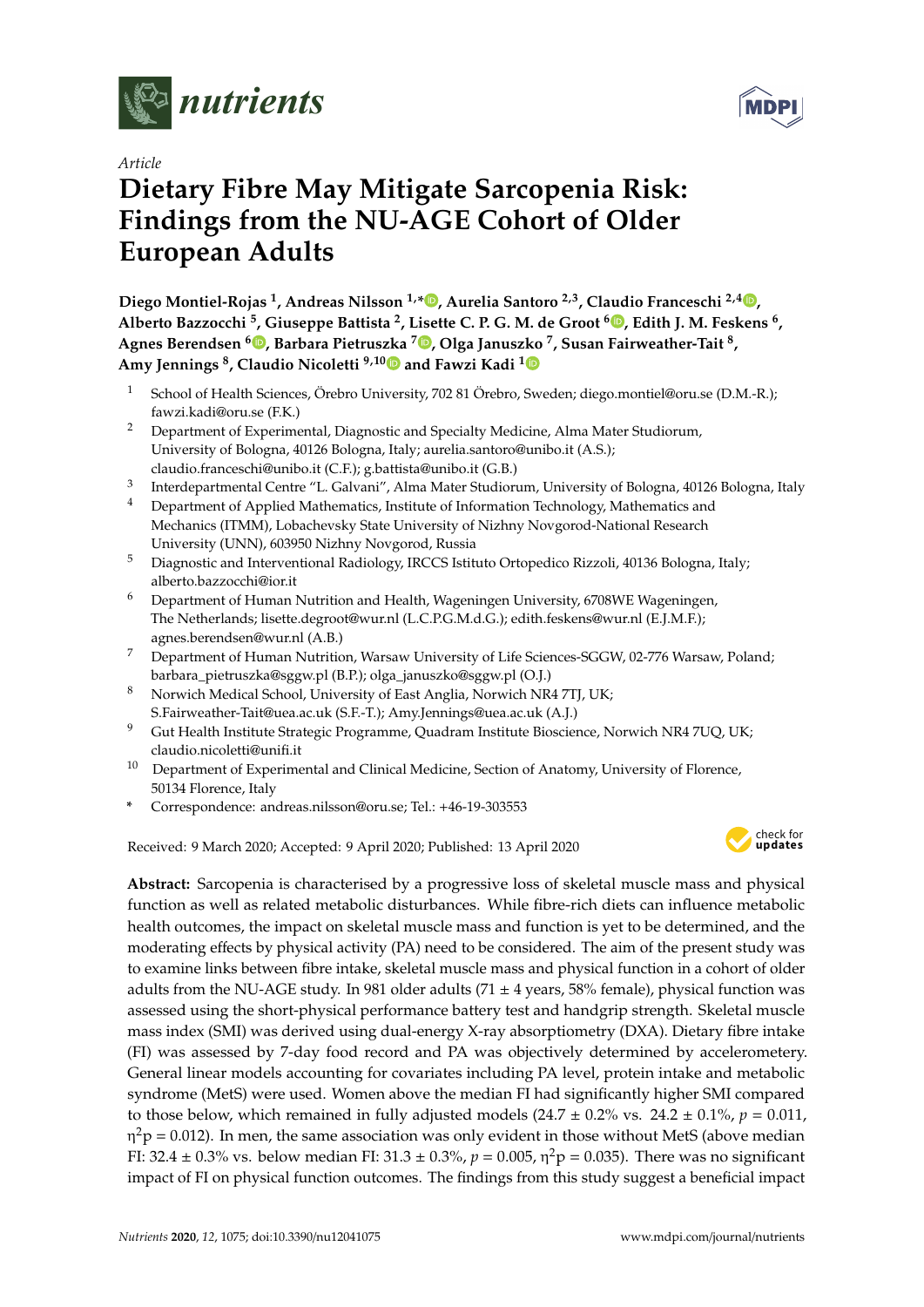of FI on skeletal muscle mass in older adults. Importantly, this impact is independent of adherence to guidelines for protein intake and PA, which further strengthens the potential role of dietary fibre in preventing sarcopenia. Further experimental work is warranted in order to elucidate the mechanisms underpinning the action of dietary fibre on the regulation of muscle mass.

**Keywords:** muscle mass; exercise; metabolic syndrome; systemic inflammation; C-reactive protein; protein intake

## **1. Introduction**

Sarcopenia is characterised by a progressive loss of skeletal muscle mass accompanied by the deterioration of physical function, culminating in the loss of independence and increased morbidity risk [\[1](#page-7-0)[–3\]](#page-7-1). The occurrence of metabolic abnormalities, characterised by elevated fasting glucose and triglyceride levels, reduced HDL-cholesterol and increased waist circumference and blood pressure, collectively named metabolic syndrome (MetS) [\[4](#page-7-2)[,5\]](#page-7-3), has been linked to the development of sarcopenia in older adults. For instance, based on the cross-sectional NHANES database, lower muscle mass is associated with a higher risk of pre-diabetes and insulin sensitivity [\[6\]](#page-7-4), and an inverse relationship between skeletal muscle mass and metabolic syndrome development has been reported in a 7-year longitudinal study in a large population of men and women [\[7\]](#page-7-5).

Healthy dietary habits and engagement in regular physical activity have been advocated by major health organisations in order to mitigate the age-related loss of muscle mass [\[8](#page-7-6)[,9\]](#page-7-7). In this respect, adherence to healthy dietary patterns, including the Mediterranean Diet and the Dietary Approach to Stop Hypertension (DASH), has been linked to beneficial health effects in older adults [\[10](#page-8-0)[,11\]](#page-8-1). A recent investigation showed that adherence to healthy dietary patterns such as the Mediterranean diet can mitigate the age-related decline in muscle mass [\[12\]](#page-8-2). Importantly, a key feature of healthy diets is the high fibre content related to fruit, vegetable, legume and whole-grain intake [\[13](#page-8-3)[–15\]](#page-8-4). Dietary fibre has important physiological effects on glucose and lipid metabolism, and several studies have documented a protective effect against diabetes and cardiovascular disorders. Unfortunately, the majority of the general population, including older adults, has a dietary fibre intake (FI) below recommended daily amounts [\[16](#page-8-5)[,17\]](#page-8-6).

Although dietary FI has an influence on markers of metabolic health and cardiovascular disorders [\[18–](#page-8-7)[21\]](#page-8-8), inconclusive findings have been reported regarding the effects on body composition [\[22–](#page-8-9)[25\]](#page-8-10). Furthermore, there is a paucity of information about the potential impact of dietary fibres on the age-related loss of muscle mass and functional decline. Interestingly, it is suggested that dietary fibre has a beneficial effect on the systemic inflammatory milieu. Specifically, dietary fibres may delay glucose absorption and alter gut microflora, which may attenuate the release of pro-inflammatory cytokines [\[26](#page-8-11)[,27\]](#page-8-12). Thus, given the detrimental effect of inflammation on muscle mass and protein synthesis [\[28](#page-8-13)[,29\]](#page-8-14), it can be suggested that an adequate intake of dietary fibre may promote the maintenance of muscle mass in older adults.

Importantly, in order to depict the true impact of FI on muscle mass, other features of a healthy diet must be considered. For example, we have previously shown that adherence to recommended intakes of proteins is associated with a higher muscle mass in older women [\[8\]](#page-7-6). Moreover, as regular exercise has established effects on the maintenance of muscle mass and function, information on objectively assessed physical activity (PA) levels needs to be considered when exploring the impact of diet. In this context, the NU-AGE project, comprising data on dietary intake and body composition from over a thousand European older men and women, offers a unique opportunity to close the current evidence gap on the significance of dietary fibre for the maintenance of muscle mass and function in older adults.

Therefore, the aim of the present study was to examine the links between FI, skeletal muscle mass and physical function in a large cohort of older men and women from the NU-AGE study.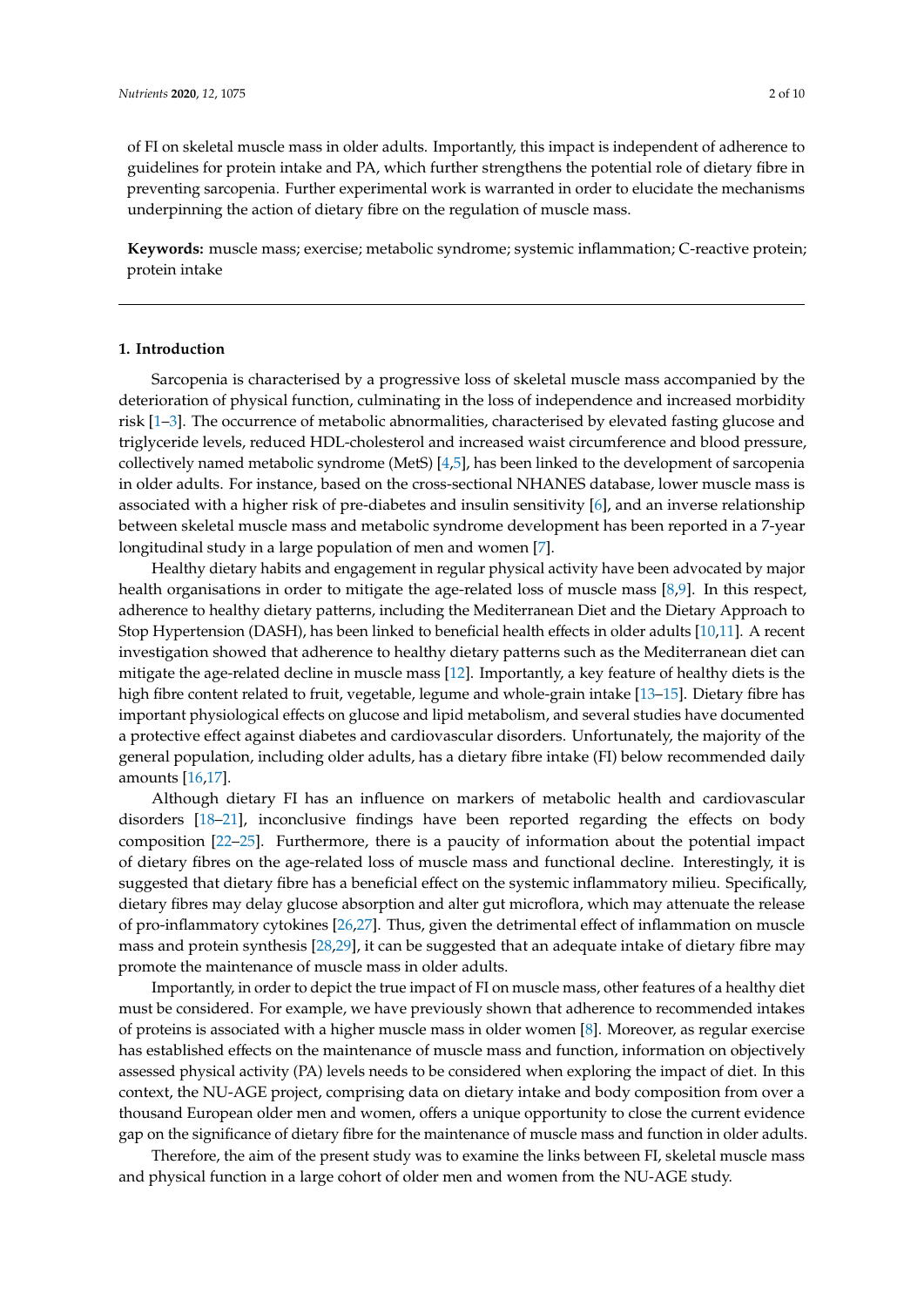## **2. Materials and Methods**

# *2.1. Subjects*

The present study included older men and women  $(n = 981;$  age 65–79 years) recruited within the frame of the NU-AGE project, a multi-centre study exploring determinants of healthy aging across five European countries. At screening, subjects fulfilling frailty criteria were excluded [\[30\]](#page-8-15). A detailed description of the recruitment process and study design has been described elsewhere [\[30](#page-8-15)[,31\]](#page-9-0). In the context of the present study, data from France were not included due to a lack of information on accelerometer-based PA. Local ethical approval was provided by the Independent Ethics Committee of the Sant'Orsola-Malpighi Hospital Bologna (Italy-103/2011/U/Sper), the National Research Ethics Committee–East of England (United Kingdom-12/EE/0109), the Wageningen University Medical Ethics Committee (Netherlands-11/41 NU-AGE) and the Bioethics Committee of the Polish National Food and Nutrition Institute (Poland). Written informed consent was obtained from participants before starting and the study was conducted in accordance with the standards set by the Declaration of Helsinki. The trial was registered at <clinicaltrials.gov> (NCT01754012).

## *2.2. Assessment of Body Composition*

Height and weight were measured using standardised procedures and body composition was assessed using whole body Dual energy X-ray absorptiometry (DXA) as described elsewhere [\[32\]](#page-9-1). DXA scans were performed by trained technicians according to state-of-the-art technique and manufacturer recommendations. The analytical program defined six corporeal regions. Total and regional fat and lean masses were derived. Skeletal muscle mass index (SMI, %) was derived as previously described [\[32](#page-9-1)[–34\]](#page-9-2): (appendicular lean mass (kg)/total body weight (kg))  $\times$  100.

## *2.3. Assessment of Dietary Intake*

Dietary intake was assessed using a 7-day food record. Consumed foods were coded according to standardised procedures and translated into nutrients using software exploiting local food composition tables (NEVO 2011 in The Netherlands, WISP in the UK, INRAN and IEO in Italy, and NFNI in Poland). Macronutrient intakes and the amount of dietary FI were retrieved and averaged per day. In addition, adherence to healthy dietary patterns was obtained using the NU-AGE Food Based Dietary score (Mediterranean-type diet) [\[35\]](#page-9-3). Participants having a protein intake above 1.1 g/kg of body weight were classified as meeting the recommended amount of protein intake for older people [\[36\]](#page-9-4).

## *2.4. Assessment of Physical Function*

The short-physical performance battery (SPPB), including measures of gait speed, chair stand and balance, was conducted and test scores ranging from 0 (the worst performance) to 12 (the best performance) were derived as previously described [\[37\]](#page-9-5). Handgrip strength normalised by body weight was assessed using standardised procedures with a Jamar handheld dynamometer (Patterson Medical, Warrenville, IL, USA).

#### *2.5. Assessment of Adherence to Physical Activity Guidelines Using Accelerometry*

Physical activity was monitored using a waist-mounted Actigraph accelerometer (GT3x activity monitor, Actigraph, Pensacola, FL, USA) for a period of one week. In short, a minimum of 4 days with at least 10 h per day of wear time was required for inclusion and periods of non-wear time were determined as previously described [\[38\]](#page-9-6). Weekly time spent in moderate-to-vigorous PA (MVPA) was retrieved based on an established accelerometer count cut-point (≥2020 counts per minute) [\[39\]](#page-9-7). Participants spending a daily average of ≥22 min in MVPA, approximate to 150 min/week, were classified as adhering to the PA guidelines.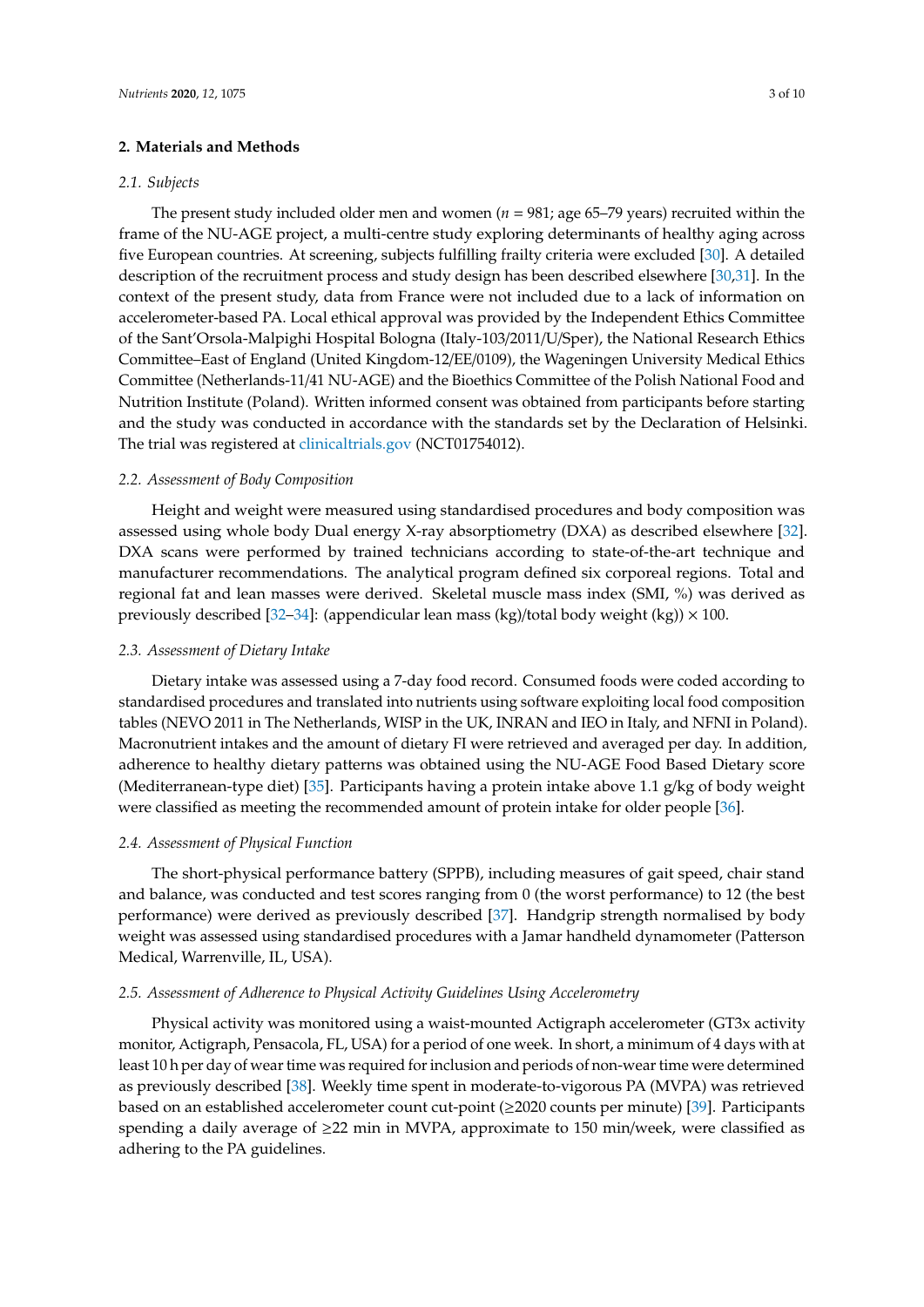#### *2.6. Assessment of Metabolic Risk*

Waist circumference (WC) was measured to the nearest 0.1 cm. Systolic and diastolic blood pressures were assessed using an automated electronic blood pressure monitor as previously described [\[40\]](#page-9-8). All biochemical analyses including blood glucose (mmol/L), total cholesterol, HDL and LDL-cholesterol, triglycerides, adiponectin, high-sensitive C-reactive protein (hs-CRP) and white blood cell count (WB) were measured in one centre using standard methodologies. Participants were classified as having high and low metabolic risk based on the International Diabetes Federation definition of the metabolic syndrome [\[4\]](#page-7-2).

# *2.7. Statistics*

Data are presented as mean  $\pm$  standard deviation, unless indicated otherwise. All variables were checked for normality and transformed when necessary. Differences in continuous variables between sex-specific SMI tertiles were assessed by one-way ANOVA, adjusted for multiple comparisons by Sidak-Holm correction. Corresponding differences in proportions were determined by chi-square tests. Differences between sex-specific groups of metabolic risk (with and without MetS) were assessed by independent samples *t*-test and chi-square tests. Given the well-established impact of gender on skeletal muscle mass, sex-specific general linear models were employed to determine the influence on SMI and physical function outcomes by groups of FI while adjusting for age, study centre, total energy intake and MetS (main effect and  $FI \times MetS$  interaction) in model 1; and protein intake, adherence to healthy diet and PA guidelines in model 2. Effect sizes were estimated for each model (partial eta:  $\eta^2$ p). Based on our sample size, an a priori power calculation revealed that small-to-moderate effect sizes are detectable with a power of > 80% with alpha set to 0.05. All analyses were conducted using SPSS version 26.

# **3. Results**

A total of 981 European participants (mean age  $71 \pm 4$  years, 58% female) were included in the final analysis. Subject characteristics including anthropometrics, metabolic and inflammatory biomarkers across sex-specific tertiles of SMI are presented in Table [1.](#page-4-0) The average SMI in men and women was  $30.6 \pm 3.1\%$  and  $24.4 \pm 2.8\%$ , respectively. About 54% of the total population fulfilled the guidelines of weekly MVPA time (men: 64% vs. women: 47%, *p* < 0.001) and 41% were classified with MetS.

Men and women belonging to the highest SMI tertile had a significantly lower prevalence of MetS and higher SPPB score, handgrip strength and adherence to PA guidelines compared to lower tertiles (Table [1\)](#page-4-0). Additionally, belonging to the highest SMI tertile was related to lower waist circumference, as well as lower levels of blood glucose, triglycerides and hsCRP together with higher levels of HDL and adiponectin compared to those in lower tertiles (Table [1\)](#page-4-0). Total fat, trunk, android and gynoid fat masses were significantly lower for those belonging to the highest SMI tertile compared to the other two tertiles (Table [1\)](#page-4-0). Notably, participants with MetS had lower SMI, SPPB score (only female) and handgrip strength compared to those without MetS (Table [2\)](#page-4-1).

The total energy intake and distribution of macronutrient intakes of the whole study sample were 1808 ± 425 kcal (men: 2019 ± 451 kcal vs. women: 1653 ± 327 kcal, *p* < 0.001), 49 ± 6 E% carbohydrates,  $35 \pm 6$  E% fat and  $17 \pm 3$  E% protein. The total fibre intake for the whole sample was 22.5  $\pm$  7.8 g/day with median intakes of 23.5 (IQR 18.1–28.6) and 20.3 (IQR 16.3–24.8) for men and women, respectively. In women, 24.0% adhered to the recommended fibre intake (25  $g/d$ ), while the corresponding proportion in male was  $20.2\%$  (30 g/d). In both sexes, participants belonging to the third tertile of SMI had significantly higher fibre and protein intakes as well as a higher total energy intake compared to those in lower tertiles (Table [3\)](#page-5-0).

Based on general linear models, older women with FI above the median value had significantly higher SMI (24.6  $\pm$  0.2% vs. 23.9  $\pm$  0.2%,  $p = 0.003$ ,  $\eta^2 p = 0.016$ ) compared to those under the median FI value (Figure [1\)](#page-5-1), after adjustment for metabolic risk status (model 1).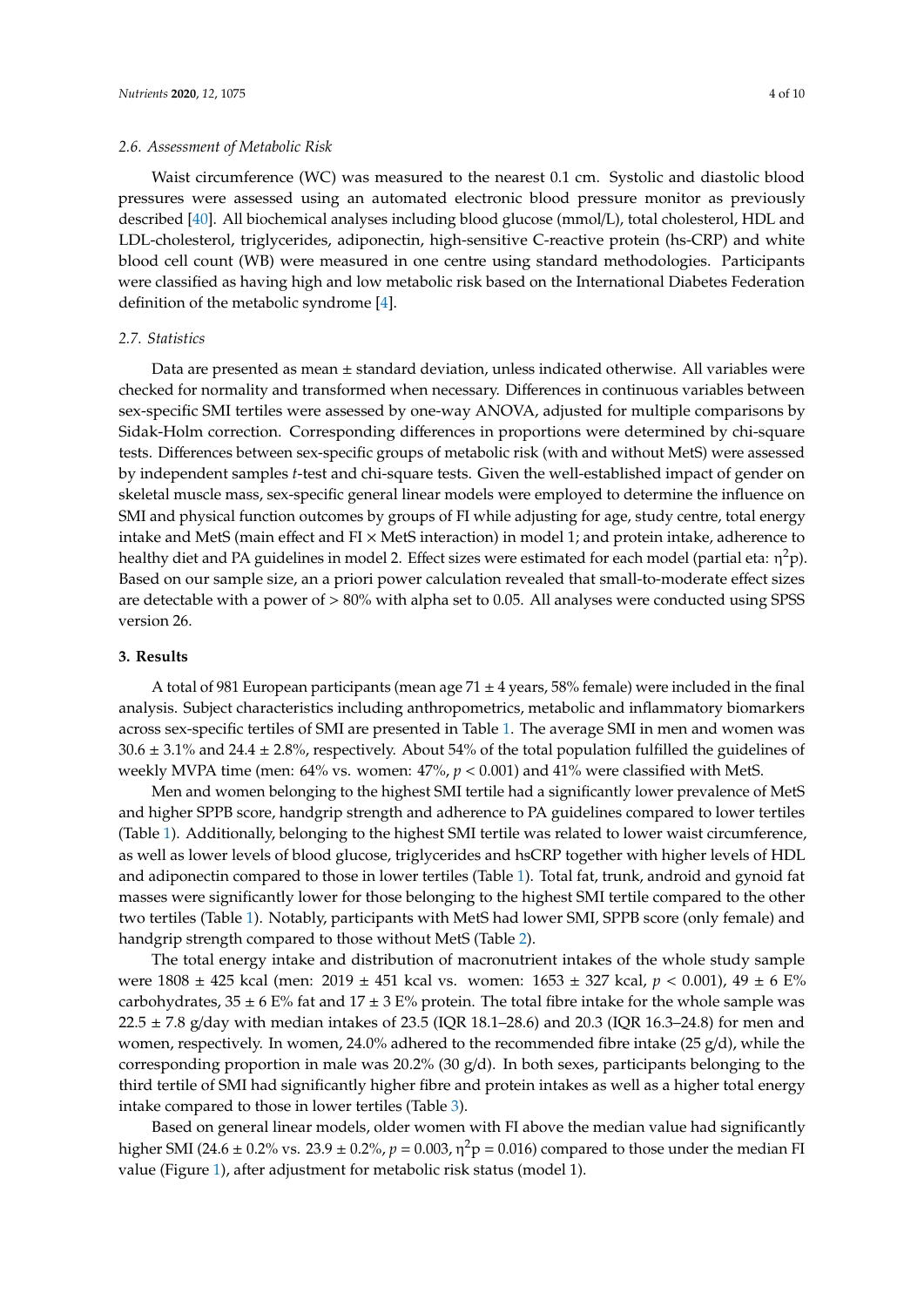|                               | <b>SMI Male</b> |                   |                                | <b>SMI</b> Female |                   |                                |
|-------------------------------|-----------------|-------------------|--------------------------------|-------------------|-------------------|--------------------------------|
|                               | Tertile 1       | Tertile 2         | Tertile 3                      | Tertile 1         | Tertile 2         | Tertile 3                      |
| n                             | 139             | 138               | 138                            | 189               | 188               | 189                            |
| SMI, $%$                      | $\leq$ 29.1     | $>29.1-\leq31.8$  | >31.8                          | $\leq$ 23.2       | $>23.2-\leq25.6$  | > 25.6                         |
| <b>Basic Characteristics</b>  |                 |                   |                                |                   |                   |                                |
| Age, y                        | $72 \pm 4$      | $71 \pm 4$        | $70 \pm 4*$                    | $71 \pm 4$        | $71 \pm 4$        | $71 \pm 4$                     |
| Weight, kg                    | $89.3 \pm 11.6$ | $81.6 \pm 10.4$ * | $75.8 \pm 9.1$ * <sup>#</sup>  | $76.1 \pm 11.4$   | $68.0 \pm 10.0$ * | $63.0\pm8.2$ $^{* \#}$         |
| Height, cm                    | $172 \pm 7$     | $173 \pm 6$       | $174 \pm 6$                    | $159 \pm 7$       | $159 \pm 6$       | $162 \pm 7$ * <sup>#</sup>     |
| Years full education, y       | $13 \pm 4$      | $13 \pm 4$        | $13 \pm 3$                     | $12 \pm 4$        | $12 \pm 3$        | $12 \pm 3$                     |
| Smoking, % never              | 30.2            | 39.1              | 44.2                           | 60.3              | 62.2              | 61.9                           |
| Medication, % yes             | 89.2            | 81.9              | 60.9                           | 83.1              | 80.9              | 68.8                           |
| PA. guidelines, % yes         | 56.1            | 60.9              | 74.6                           | 39.7              | 48.9              | 51.9                           |
| Physical function             |                 |                   |                                |                   |                   |                                |
| Handgrip, kg/kg BW            | $0.44 \pm 0.08$ | $0.49 \pm 0.09$ * | $0.56 \pm 0.09$ **             | $0.32 \pm 0.08$   | $0.38 \pm 0.08$ * | $0.43 \pm 0.10$ * <sup>#</sup> |
| SPPB, score                   | $11.5 \pm 0.9$  | $11.4 \pm 1.0$    | $11.8 \pm 0.8$ *#              | $10.8 \pm 1.5$    | $11.3 \pm 1.3$ *  | $11.5 \pm 0.9$ *               |
| <b>Metabolic Risk Factors</b> |                 |                   |                                |                   |                   |                                |
| WC, cm                        | $105.5 \pm 9.1$ | $97.8 \pm 8.6$ *  | $90.2 \pm 7.4$ * <sup>#</sup>  | $94.9 \pm 9.9$    | $88.1 \pm 9.7$ *  | $81.6 \pm 8.1$ **              |
| BMI, $\text{kg/m}^2$          | $29.7 \pm 3.3$  | $27.0 \pm 2.8$ *  | $24.8 \pm 2.6$ **              | $29.8 \pm 3.8$    | $26.5 \pm 3.5$ *  | $23.9 \pm 3.0$ * <sup>#</sup>  |
| DBP, mmHg                     | $76 \pm 10$     | $76 \pm 11$       | $78 \pm 10$                    | $75 \pm 10$       | $74 \pm 11$       | $73 \pm 11$                    |
| SBP, mmHg                     | $142 \pm 17$    | $140 \pm 19$      | $141\pm18$                     | $141 \pm 21$      | $140 \pm 22$      | $138 \pm 21$                   |
| MetS, % yes                   | 73.4            | 44.2              | 15.2                           | 55.6              | 42.0              | 20.1                           |
| Glucose, mmol/L               | $6.14 \pm 1.02$ | $5.69 \pm 0.74$ * | $5.37 \pm 0.76$ * <sup>#</sup> | $5.67 \pm 0.82$   | $5.39 \pm 0.64$ * | $5.24 \pm 0.57$ *              |
| Triglycerides, mmol/L         | $1.21 \pm 0.55$ | $1.05 \pm 0.45$ * | $0.97 \pm 0.43$ *              | $1.15 \pm 0.46$   | $1.07 \pm 0.46$   | $0.96\pm0.40$ *                |
| TC, mmol/L                    | $1.87 \pm 0.40$ | $1.92 \pm 0.37$   | $2.02 \pm 0.40$ *              | $2.16 \pm 0.40$   | $2.18 \pm 0.42$   | $2.28 \pm 0.41$ *              |
| HDL-cholesterol, g/L          | $0.46 \pm 0.12$ | $0.49 \pm 0.13$   | $0.57 \pm 0.15$ * <sup>#</sup> | $0.62 \pm 0.16$   | $0.64 \pm 0.17$   | $0.72 \pm 0.19$ **             |
| LDL-cholesterol, g/L          | $1.17 \pm 0.37$ | $1.22 \pm 0.33$   | $1.25 \pm 0.36$                | $1.32 \pm 0.37$   | $1.33 \pm 0.39$   | $1.37 \pm 0.38$                |
| Adiponectin, µg/mL            | $7.96 \pm 4.47$ | $9.63 \pm 6.23$   | $9.87 \pm 6.63$ *              | $14.93 \pm 8.44$  | $15.68 \pm 9.24$  | $18.01 \pm 9.81$ *             |
| hs-CRP, mg/L                  | $2.0 \pm 2.4$   | $1.7 \pm 2.3$     | $1.1 \pm 1.6$ **               | $2.2 \pm 2.7$     | $1.5 \pm 1.9$ *   | $1.3 \pm 2.0$ **               |
| WBC, % total count            | $5.9 \pm 1.2$   | $5.7 \pm 1.5$     | $5.7 \pm 1.4$                  | $5.8 \pm 1.4$     | $5.8 \pm 1.5$     | $5.9 \pm 1.5$                  |
| Fat mass                      |                 |                   |                                |                   |                   |                                |
| Total fat mass, kg            | $30.4 \pm 5.8$  | $22.8 \pm 4.9$ *  | $15.4 \pm 4.6$ **              | $34.2 \pm 7.2$    | $26.2 \pm 5.5$ *  | $20.3 \pm 5.0$ * <sup>#</sup>  |
| Trunk fat mass, kg            | $19.3 \pm 3.9$  | $13.9 \pm 3.3$ *  | $8.8 \pm 3.1$ **               | $18.1 \pm 4.2$    | $13.5 \pm 3.3$ *  | $9.9 \pm 3.0$ **               |
| Android fat mass, kg          | $3.7\pm0.8$     | $2.5 \pm 0.7$ *   | $1.6 \pm 0.6$ **               | $3.3 \pm 0.9$     | $2.3 \pm 0.6$ *   | $1.7 \pm 0.5$ **               |
| Gynoid fat mass, kg           | $4.1 \pm 0.8$   | $3.2 \pm 0.7$ *   | $2.4\pm0.7$ $^{*{\#}}$         | $5.8\pm1.3$       | $4.4 \pm 0.9$ *   | $3.8\pm0.8$ $^{*{\#}}$         |

<span id="page-4-0"></span>**Table 1.** Characteristics of the study sample according to sex-specific tertiles of skeletal muscle mass index (SMI).

Continuous data are expressed as mean ± SD. SMI, skeletal muscle mass index. BW, body weight. PA, physical activity. SPPB, short physical performance battery. WC, waist circumference. DBP, diastolic blood pressure. SBP, systolic blood pressure. MetS, metabolic syndrome. TC, total cholesterol. HDL, high-density lipoprotein. LDL, low-density lipoprotein. hs-CRP, high-sensitivity c-reactive protein. WBC, white blood cell count. \* *p* < 0.05 vs. T1. # *p* < 0.05 vs. T2.

The influence of FI on SMI remained after further adjustment for adherence to the PA guidelines, protein intake and adherence to a healthy diet (24.7  $\pm$  0.2% vs. 24.2  $\pm$  0.1%,  $p = 0.011$ ,  $\eta^2 p = 0.012$ ).

|                    | <b>MetS</b> Male |                   | <b>MetS</b> Female |                   |  |
|--------------------|------------------|-------------------|--------------------|-------------------|--|
|                    | No               | Yes               | No                 | Yes               |  |
| $n$ (%)            | $231(56\%)$      | $184(44\%)$       | $344(61\%)$        | 222(39%)          |  |
| SPPB, score        | $11.6 \pm 0.9$   | $11.5 \pm 0.9$    | $11.3 \pm 1.3$     | $11.0 \pm 1.3$ *  |  |
| Handgrip, kg/kg BW | $0.52 \pm 0.10$  | $0.47 \pm 0.08$ * | $0.40 \pm 0.10$    | $0.35 \pm 0.09$ * |  |
| $SMI, \%$          | $32.0 \pm 2.9$   | $28.9 \pm 2.4$ *  | $25.2 \pm 2.8$     | $23.2 \pm 2.4$ *  |  |

<span id="page-4-1"></span>**Table 2.** Skeletal muscle mass index and physical function in participants with and without MetS.

Data are expressed as mean ± SD. MetS, metabolic syndrome. SPPB, short physical performance battery. BW, body weight. SMI, skeletal muscle mass index. \* *p* < 0.05 between sex-specific groups.

While no main effect was observed (Figure [2a](#page-5-2)), a significant interaction between MetS and FI on SMI was observed in older men (*p* = 0.009) (model 1). After stratification by MetS, a significant main effect of FI on SMI was observed in older men without MetS (32.4  $\pm$  0.3% vs. 31.3  $\pm$  0.3%,  $p = 0.005$ , η<sup>2</sup>p = 0.035) (Figure [2b](#page-5-2)), which remained after further covariate adjustments. In contrast, no corresponding effect was shown in those with MetS (Figure [2c](#page-5-2)). Interestingly, a significant difference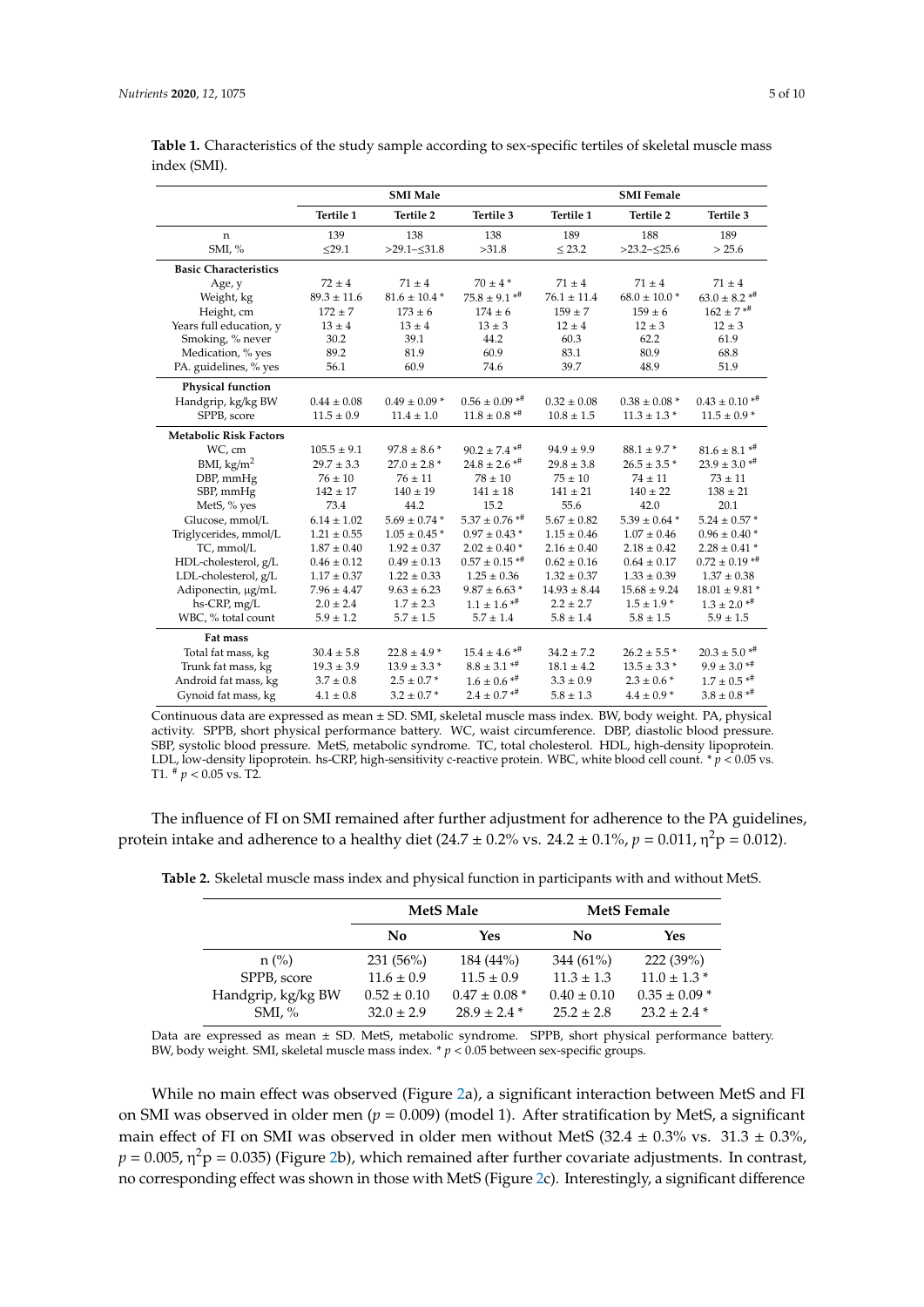in FI was observed between older men without and with MetS  $(25.8 \pm 9.8 \text{ g} \text{ vs. } 22.5 \pm 7.0 \text{ g}, p < 0.001)$ but not in older women  $(21.5 \pm 6.5 \text{ g} \text{ vs } 20.8 \pm 6.7 \text{ g}$ , NS). Given the proposed association between FI and the inflammatory status, we examined hs-CRP levels between groups of FI. The data show<br> **SMI MALE ALE SMI FEMALE AND STATE OF PRACTICAL** that participants with FI above median had significantly lower hs-CRP level compared to those below  $(1.32 \pm 1.96 \text{ mg/L vs. } 1.82 \pm 2.30 \text{ mg/L in men and } 1.27 \pm 1.81 \text{ mg/L vs. } 2.06 \pm 2.58 \text{ mg/L in women}$  $p < 0.05$ ).  $T = T$ otal energy  $\pm$  1902  $\pm$  1902  $\pm$  418 1968  $\pm$  413  $\pm$  413  $\pm$  413  $\pm$  413  $\pm$  413  $\pm$  413  $\pm$  413  $\pm$  413  $\pm$  413  $\pm$  413  $\pm$  413  $\pm$  413  $\pm$  413  $\pm$  413  $\pm$  413  $\pm$  413  $\pm$  413  $\pm$  413  $\pm$  413  $\frac{1}{2}$ .8  $\frac{1}{2}$ .8  $\frac{1}{2}$ .8  $\frac{1}{2}$ .8  $\frac{1}{2}$ .8  $\frac{1}{2}$ .5  $\frac{1}{2}$ .6  $\frac{1}{2}$ .6  $\frac{1}{2}$ .6  $\frac{1}{2}$ 

<span id="page-5-0"></span>Table 3. Fibre, protein and total energy intake and adherence to healthy diet in sex-specific tertiles of skeletal muscle mass index.

|                                               | <b>SMI Male</b>                   |                                     |                                                  | <b>SMI Female</b>                 |                                     |                                                  |
|-----------------------------------------------|-----------------------------------|-------------------------------------|--------------------------------------------------|-----------------------------------|-------------------------------------|--------------------------------------------------|
|                                               | T1                                | T <sub>2</sub>                      | T3                                               | Т1                                | T2                                  | T3                                               |
| Total energy intake, kcal                     | $1902 \pm 418$                    | $1968 \pm 413$                      | $2189 \pm 473$ * <sup>#</sup>                    | $1571 \pm 314$                    | $1657 \pm 304$ *                    | $1730 \pm 345$ * <sup>#</sup>                    |
| Fibre, g/d                                    | $21.8 \pm 7.7$                    | $23.6 \pm 8.7$                      | $27.5 + 9.2$ <sup>*#</sup>                       | $19.6 \pm 5.8$                    | $20.6 \pm 6.3$                      | $23.4 \pm 7.0$ * <sup>#</sup>                    |
| Protein, g/kg BW<br>Adherence healthy diet, % | $0.90 \pm 0.23$<br>$48.9 \pm 9.1$ | $0.99 \pm 0.23$ *<br>$49.4 \pm 8.4$ | $1.15 \pm 0.25$ * <sup>#</sup><br>$48.9 \pm 9.3$ | $0.91 \pm 0.24$<br>$50.2 \pm 9.7$ | $1.02 \pm 0.21$ *<br>$50.9 \pm 9.3$ | $1.12 \pm 0.24$ * <sup>#</sup><br>$50.9 \pm 9.4$ |

<span id="page-5-1"></span>Data expressed as mean  $\pm$  SD. SMI, skeletal muscle mass index. BW, body weight.  $*$   $p$  < 0.05 vs. T1.  $*$   $p$  < 0.05 vs. T2.



marginal means ± SEM adjusted for age, recruiting centre, total energy intake and prevalence of metabolic syndrome. SMI, Skeletal Muscle Mass Index.  $* p < 0.05$ . **Figure 1.** Skeletal muscle mass in older women below and above median FI. Data are estimated

<span id="page-5-2"></span>

Figure 2. Skeletal muscle mass in older men below and above median FI (a) and stratified by MetS (**b** and **c**). Data are estimated marginal means  $\pm$  SEM adjusted for age, recruiting centre and total intake (and prevalence of MetS in all). SMI, Skeletal Muscle Mass Index. \* *p* < 0.05. energy intake (and prevalence of MetS in all). SMI, Skeletal Muscle Mass Index. \* *p* < 0.05.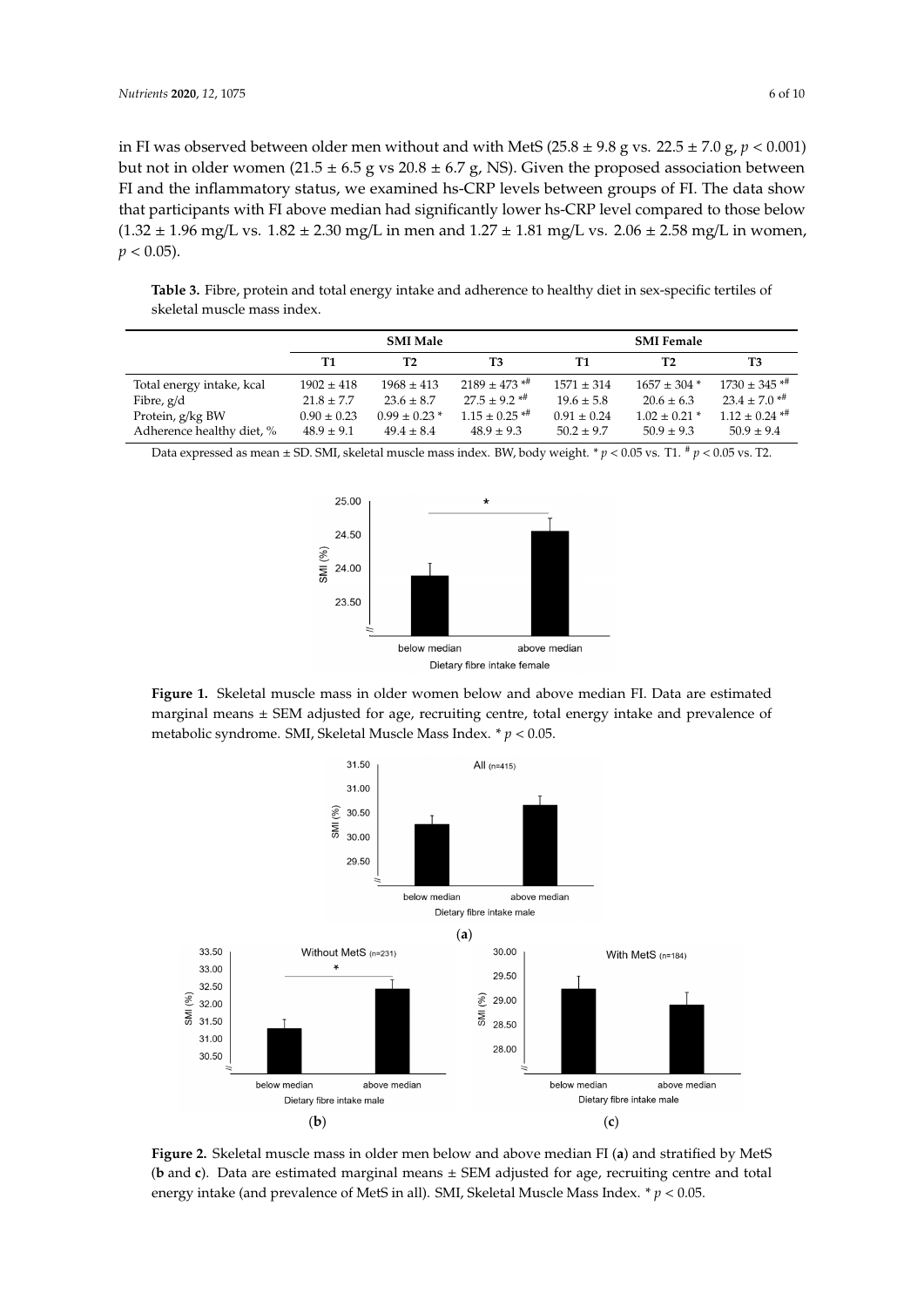There was no main effect of FI on the physical function parameters, including SPPB score and handgrip strength and, no interactions between FI and MetS were observed.

#### **4. Discussion**

A main finding from the study was the beneficial impact of FI on skeletal muscle mass in a cohort of older European men and women, which is independent of adherence to a healthy dietary pattern, and guidelines for protein intake and objectively assessed physical activity level.

While a large body of research has focused on the role of dietary protein intake in the regulation of muscle mass, less attention has been given to the impact of healthy diets in general, particularly FI. Our findings indicate that a low FI is detrimental for the maintenance of muscle mass in older adults. This is in line with the PREDIMED-plus study reporting lower FI in participants with low muscle mass compared to those with higher muscle mass [\[12\]](#page-8-2). Dietary fibre's impact on muscle mass may be explained by its action on gut microflora and circulating free fatty acid concentration, which may attenuate systemic inflammation [\[41,](#page-9-9)[42\]](#page-9-10). Indeed, our data show that compared to those with lower FI (below median), participants with high FI had lower levels of CRP, an established clinical marker of systemic inflammation. Given the proposed interaction between systemic inflammation and the regulation of muscle mass, we suggest that a link between FI and muscle mass can be mediated through dietary fibre-induced alterations in the systemic environment.

The present study addressed the potential interaction between FI and metabolic risk on muscle mass. While such an interaction was evident in older men, the metabolic risk status did not influence the link between FI and muscle mass in older women. Importantly, this sex-specific interaction may be partly explained by the fact that older men with MetS have a significantly lower FI compared to men without MetS. In contrast, FI did not differ between older women with and without MetS. Given this, it may be hypothesized that the FI observed in older men with MetS is insufficient to offset the detrimental effects of metabolic disturbances on regulation of muscle mass.

Altogether, our findings support the promotion of increased FI in older adults for the maintenance of muscle mass. We and others have previously highlighted the beneficial impact of adequate protein intake on muscle mass in older adults [\[8,](#page-7-6)[43](#page-9-11)[,44\]](#page-9-12). In this respect, the fact that the impact of protein intake on muscle mass was accounted for in the current study further strengthens the proposed beneficial role of adequate FI in the regulation of muscle mass.

Physical activity is another important lifestyle factor with the potential to readily influence skeletal muscle mass in older adults. In the present study, the association between FI and muscle mass was evident regardless of the objectively assessed adherence to PA guidelines, which highlights the importance of adequate FI as an independent lifestyle factor in the promotion of healthy aging.

Of note, participants belonging to the highest SMI tertile had lower levels of CRP and higher levels of the anti-inflammatory biomarker adiponectin, highlighting interplay between systemic inflammatory milieu and muscle mass regulation. In addition, differences in blood lipid profile were observed across SMI tertiles, with those in the highest tertile showing a more favorable profile (higher HDL-cholesterol and lower triglyceride levels) compared to the rest of participants. Further research is needed to elucidate mechanistic links between blood lipid profile, inflammatory status, and dietary habits in older adults.

In contrast to the link observed between FI and muscle mass, there was no relationship between FI and physical function parameters. These contrasting findings suggest that physical function is influenced by other factors than muscle mass alone. For example, age-related changes in strength capacity have been shown to be weakly related to changes in muscle mass [\[45\]](#page-9-13). However, the FI-related link to muscle mass may benefit long-term maintenance of muscle function and delay loss of independence.

The main findings of the present study are strengthened by (1) the use of a large cohort of older adults covering diverse ethnic and cultural differences, which allows for generalisation to broader European populations; and (2) state-of-the-art assessment of muscle mass using DXA, together with the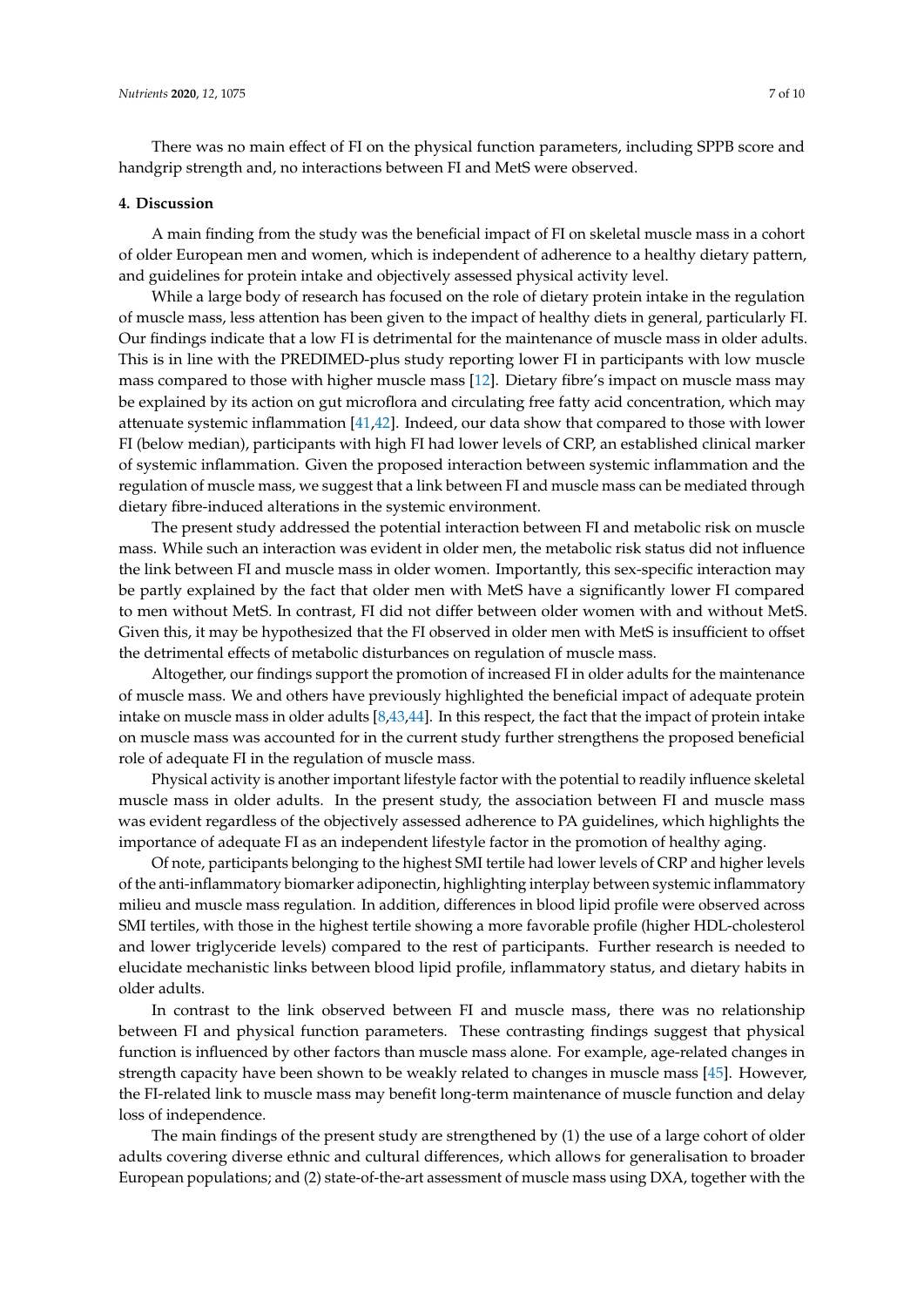use of dietary record and objective measurement of PA. The following limitations should be considered: given its cross-sectional design, making inference on causality is not possible and residual confounding from unmeasured variables cannot be ruled out. Further, dietary fibre is a diverse category of insoluble and soluble components which have different physiological effects [\[46\]](#page-9-14). Potential variations in analysis of food items between countries are likely to produce slight variations in assessment of absolute fibre intakes. However, given that the present study examines links between higher/lower fibre intakes and muscle mass, rather than comparing absolute intakes of fibre between countries, such variations in FI are unlikely to alter the study conclusions.

## **5. Conclusions**

In conclusion, the NU-AGE study highlights the importance of an adequate intake of dietary fibre within dietary strategies to combat the age-related decline in muscle mass and promote healthy aging.

**Author Contributions:** Conceptualization, D.M.-R., A.N., F.K., A.S. and C.F.; methodology, D.M.-R., A.N., F.K., A.S. and C.F.; validation, D.M.-R.; formal analysis, D.M.-R., A.N. and F.K.; investigation, D.M.-R., A.N., A.S., C.F., A.B. (Alberto Bazzocchi), G.B., L.C.P.G.M.d.G., E.J.M.F., A.B. (Agnes Berendsen), B.P., O.J., S.F.-T., A.J., C.N. and F.K.; writing—original draft preparation, D.M.-R., A.N. and F.K.; writing—review and editing, D.M.-R., A.N., A.S., C.F., A.B. (Alberto Bazzocchi), G.B., L.C.P.G.M.d.G., E.J.M.F., A.B. (Agnes Berendsen), B.P., O.J., S.F.-T., A.J., C.N. and F.K.; supervision, A.N. and F.K.; project administration, A.S.; funding acquisition, C.F. All authors have read and agreed to the published version of the manuscript.

**Funding:** This research was funded by the European Union's Seventh Framework Programme under agreement no. 266486 (NU-AGE: New dietary strategies addressing the specific needs of the elderly population for healthy aging in Europe).

**Acknowledgments:** We would like to thank all principal investigators and collaborators. We also express our gratitude to the participants and staff involved in data collection and management in NU- AGE research centres.

**Conflicts of Interest:** The authors declare no conflict of interest. The funders had no role in the design of the study; in the collection, analyses, or interpretation of data; in the writing of the manuscript, and in the decision to publish the results.

# **References**

- <span id="page-7-0"></span>1. Dodds, R.M.; Roberts, H.C.; Cooper, C.; Sayer, A.A. The Epidemiology of Sarcopenia. *J. Clin. Densitom.* **2015**, *18*, 461–466. [\[CrossRef\]](http://dx.doi.org/10.1016/j.jocd.2015.04.012) [\[PubMed\]](http://www.ncbi.nlm.nih.gov/pubmed/26073423)
- 2. Zamboni, M.; Rossi, A.P.; Fantin, F.; Zamboni, G.; Chirumbolo, S.; Zoico, E.; Mazzali, G. Adipose tissue, diet and aging. *Mech. Ageing Dev.* **2014**, *136*, 129–137. [\[CrossRef\]](http://dx.doi.org/10.1016/j.mad.2013.11.008) [\[PubMed\]](http://www.ncbi.nlm.nih.gov/pubmed/24321378)
- <span id="page-7-1"></span>3. Cruz-Jentoft, A.J.; Bahat, G.; Bauer, J.; Boirie, Y.; Bruyère, O.; Cederholm, T.; Cooper, C.; Landi, F.; Rolland, Y.; Sayer, A.A.; et al. Sarcopenia: Revised European consensus on definition and diagnosis. *Age Ageing* **2019**, *48*, 16–31. [\[CrossRef\]](http://dx.doi.org/10.1093/ageing/afy169) [\[PubMed\]](http://www.ncbi.nlm.nih.gov/pubmed/30312372)
- <span id="page-7-2"></span>4. Alberti, K.G.M.M.; Zimmet, P.; Shaw, J. Metabolic syndrome-a new world-wide definition. A Consensus Statement from the International Diabetes Federation. *Diabet. Med.* **2006**, *23*, 469–480. [\[CrossRef\]](http://dx.doi.org/10.1111/j.1464-5491.2006.01858.x)
- <span id="page-7-3"></span>5. Wannamethee, S.G.; Atkins, J.L. Muscle loss and obesity: The health implications of sarcopenia and sarcopenic obesity. *Proc. Nutr. Soc.* **2015**, *74*, 405–412. [\[CrossRef\]](http://dx.doi.org/10.1017/S002966511500169X)
- <span id="page-7-4"></span>6. Srikanthan, P.; Karlamangla, A.S. Relative Muscle Mass Is Inversely Associated with Insulin Resistance and Prediabetes. Findings from The Third National Health and Nutrition Examination Survey. *J. Clin. Endocrinol. Metab.* **2011**, *96*, 2898–2903. [\[CrossRef\]](http://dx.doi.org/10.1210/jc.2011-0435)
- <span id="page-7-5"></span>7. Kim, G.; Lee, S.-E.; Jun, J.E.; Lee, Y.-B.; Ahn, J.; Bae, J.C.; Jin, S.-M.; Hur, K.Y.; Jee, J.H.; Lee, M.-K.; et al. Increase in relative skeletal muscle mass over time and its inverse association with metabolic syndrome development: A 7-year retrospective cohort study. *Cardiovasc. Diabetol.* **2018**, *17*, 23. [\[CrossRef\]](http://dx.doi.org/10.1186/s12933-018-0659-2)
- <span id="page-7-6"></span>8. Nilsson, A.; Montiel Rojas, D.; Kadi, F. Impact of Meeting Different Guidelines for Protein Intake on Muscle Mass and Physical Function in Physically Active Older Women. *Nutrients* **2018**, *10*, 1156. [\[CrossRef\]](http://dx.doi.org/10.3390/nu10091156)
- <span id="page-7-7"></span>9. Fontana, L.; Hu, F.B. Optimal body weight for health and longevity: Bridging basic, clinical, and population research. *Aging Cell* **2014**, *13*, 391–400. [\[CrossRef\]](http://dx.doi.org/10.1111/acel.12207)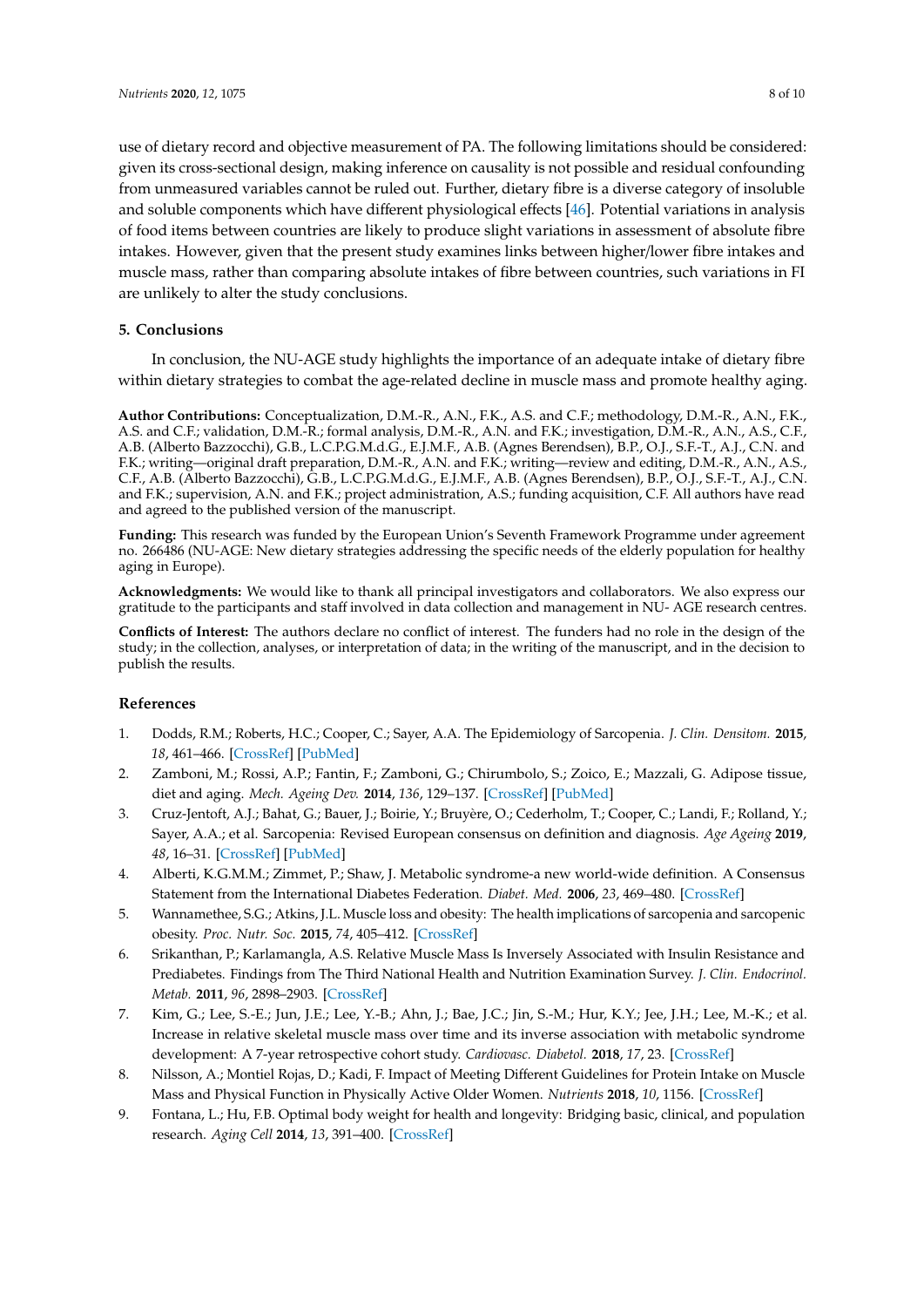- <span id="page-8-0"></span>10. Sofi, F.; Abbate, R.; Gensini, G.F.; Casini, A. Accruing evidence on benefits of adherence to the Mediterranean diet on health: An updated systematic review and meta-analysis. *Am. J. Clin. Nutr.* **2010**, *92*, 1189–1196. [\[CrossRef\]](http://dx.doi.org/10.3945/ajcn.2010.29673)
- <span id="page-8-1"></span>11. Nilsson, A.; Halvardsson, P.; Kadi, F. Adherence to dash-style dietary pattern impacts on adiponectin and clustered metabolic risk in older women. *Nutrients* **2019**, *11*, 805. [\[CrossRef\]](http://dx.doi.org/10.3390/nu11040805) [\[PubMed\]](http://www.ncbi.nlm.nih.gov/pubmed/30970648)
- <span id="page-8-2"></span>12. Abete, I.; Konieczna, J.; Zulet, M.A.; Galmés-Panades, A.M.; Ibero-Baraibar, I.; Babio, N.; Estruch, R.; Vidal, J.; Toledo, E.; Razquin, C.; et al. Association of lifestyle factors and inflammation with sarcopenic obesity: Data from the PREDIMED-Plus trial. *J. Cachexia. Sarcopenia Muscle* **2019**, *10*, 974–984. [\[CrossRef\]](http://dx.doi.org/10.1002/jcsm.12442) [\[PubMed\]](http://www.ncbi.nlm.nih.gov/pubmed/31144432)
- <span id="page-8-3"></span>13. Schroder, H.D. Protective mechanisms of the Mediterranean diet in obesity and type 2 diabetes. *J. Nutr. Biochem.* **2007**, *18*, 149–160. [\[CrossRef\]](http://dx.doi.org/10.1016/j.jnutbio.2006.05.006) [\[PubMed\]](http://www.ncbi.nlm.nih.gov/pubmed/16963247)
- 14. Jessri, M.; Wolfinger, R.D.; Lou, W.Y.; L'Abbé, M.R. Identification of dietary patterns associated with obesity in a nationally representative survey of Canadian adults: Application of a priori, hybrid, and simplified dietary pattern techniques. *Am. J. Clin. Nutr.* **2017**, *105*, 669–684. [\[CrossRef\]](http://dx.doi.org/10.3945/ajcn.116.134684)
- <span id="page-8-4"></span>15. Rebello, C.J.; Greenway, F.L.; Finley, J.W. Whole Grains and Pulses: A Comparison of the Nutritional and Health Benefits. *J. Agric. Food Chem.* **2014**, *62*, 7029–7049. [\[CrossRef\]](http://dx.doi.org/10.1021/jf500932z)
- <span id="page-8-5"></span>16. Smith, C.E.; Tucker, K.L. Health benefits of cereal fibre: A review of clinical trials. *Nutr. Res. Rev.* **2011**, *24*, 118–131. [\[CrossRef\]](http://dx.doi.org/10.1017/S0954422411000023)
- <span id="page-8-6"></span>17. Kehoe, L.; Walton, J.; Flynn, A. Nutritional challenges for older adults in Europe: Current status and future directions. *Proc. Nutr. Soc.* **2019**, *78*, 221–233. [\[CrossRef\]](http://dx.doi.org/10.1017/S0029665118002744)
- <span id="page-8-7"></span>18. Dreher, M. Whole Fruits and Fruit Fiber Emerging Health Effects. *Nutrients* **2018**, *10*, 1833. [\[CrossRef\]](http://dx.doi.org/10.3390/nu10121833)
- 19. Slavin, J.L.; Lloyd, B. Health Benefits of Fruits and Vegetables. *Adv. Nutr.* **2012**, *3*, 506–516. [\[CrossRef\]](http://dx.doi.org/10.3945/an.112.002154)
- 20. Veronese, N.; Solmi, M.; Caruso, M.G.; Giannelli, G.; Osella, A.R.; Evangelou, E.; Maggi, S.; Fontana, L.; Stubbs, B.; Tzoulaki, I. Dietary fiber and health outcomes: An umbrella review of systematic reviews and meta-analyses. *Am. J. Clin. Nutr.* **2018**, *107*, 436–444. [\[CrossRef\]](http://dx.doi.org/10.1093/ajcn/nqx082)
- <span id="page-8-8"></span>21. Miller, V.; Mente, A.; Dehghan, M.; Rangarajan, S.; Zhang, X.; Swaminathan, S.; Dagenais, G.; Gupta, R.; Mohan, V.; Lear, S.; et al. Fruit, vegetable, and legume intake, and cardiovascular disease and deaths in 18 countries (PURE): A prospective cohort study. *Lancet* **2017**, *390*, 2037–2049. [\[CrossRef\]](http://dx.doi.org/10.1016/S0140-6736(17)32253-5)
- <span id="page-8-9"></span>22. Chan, R.; Leung, J.; Woo, J. Dietary Patterns and Risk of Frailty in Chinese Community-Dwelling Older People in Hong Kong: A Prospective Cohort Study. *Nutrients* **2015**, *7*, 7070–7084. [\[CrossRef\]](http://dx.doi.org/10.3390/nu7085326) [\[PubMed\]](http://www.ncbi.nlm.nih.gov/pubmed/26305253)
- 23. Buigues, C.; Fernández-Garrido, J.; Pruimboom, L.; Hoogland, A.; Navarro-Martínez, R.; Martínez-Martínez, M.; Verdejo, Y.; Mascarós, M.; Peris, C.; Cauli, O. Effect of a Prebiotic Formulation on Frailty Syndrome: A Randomized, Double-Blind Clinical Trial. *Int. J. Mol. Sci.* **2016**, *17*, 932. [\[CrossRef\]](http://dx.doi.org/10.3390/ijms17060932) [\[PubMed\]](http://www.ncbi.nlm.nih.gov/pubmed/27314331)
- 24. Shikany, J.M.; Barrett-Connor, E.; Ensrud, K.E.; Cawthon, P.M.; Lewis, C.E.; Dam, T.-T.L.; Shannon, J.; Redden, D.T. Macronutrients, Diet Quality, and Frailty in Older Men. *J. Gerontol. Ser. A Biol. Sci. Med. Sci.* **2014**, *69*, 695–701. [\[CrossRef\]](http://dx.doi.org/10.1093/gerona/glt196) [\[PubMed\]](http://www.ncbi.nlm.nih.gov/pubmed/24304504)
- <span id="page-8-10"></span>25. Jacobs, D.R.; Tapsell, L.C. Food synergy: The key to a healthy diet. *Proc. Nutr. Soc.* **2013**, *72*, 200–206. [\[CrossRef\]](http://dx.doi.org/10.1017/S0029665112003011)
- <span id="page-8-11"></span>26. Estruch, R.; Martinez-Gonzalez, M.A.; Corella, D.; Basora-Gallisa, J.; Ruiz-Gutierrez, V.; Covas, M.I.; Fiol, M.; Gomez-Gracia, E.; Lopez-Sabater, M.C.; Escoda, R.; et al. Effects of dietary fibre intake on risk factors for cardiovascular disease in subjects at high risk. *J. Epidemiol. Commun. Health* **2009**, *63*, 582–588. [\[CrossRef\]](http://dx.doi.org/10.1136/jech.2008.082214)
- <span id="page-8-12"></span>27. Kanauchi, O.; Mitsuyama, K.; Araki, Y.; Andoh, A. Modification of Intestinal Flora in the Treatment of Inflammatory Bowel Disease. *Curr. Pharm. Des.* **2003**, *9*, 333–346. [\[CrossRef\]](http://dx.doi.org/10.2174/1381612033391883)
- <span id="page-8-13"></span>28. Wåhlin-Larsson, B.; Carnac, G.; Kadi, F. The influence of systemic inflammation on skeletal muscle in physically active elderly women. *Age* **2014**, *36*, 9718. [\[CrossRef\]](http://dx.doi.org/10.1007/s11357-014-9718-0)
- <span id="page-8-14"></span>29. Wåhlin-Larsson, B.; Wilkinson, D.J.; Strandberg, E.; Hosford-Donovan, A.; Atherton, P.J.; Kadi, F. Mechanistic Links Underlying the Impact of C-Reactive Protein on Muscle Mass in Elderly. *Cell. Physiol. Biochem.* **2017**, *44*, 267–278. [\[CrossRef\]](http://dx.doi.org/10.1159/000484679)
- <span id="page-8-15"></span>30. Berendsen, A.; Santoro, A.; Pini, E.; Cevenini, E.; Ostan, R.; Pietruszka, B.; Rolf, K.; Cano, N.; Caille, A.; Lyon-Belgy, N.; et al. Reprint of: A parallel randomized trial on the effect of a healthful diet on inflammageing and its consequences in European elderly people: Design of the NU-AGE dietary intervention study. *Mech. Ageing Dev.* **2014**, *136–137*, 14–21. [\[CrossRef\]](http://dx.doi.org/10.1016/j.mad.2014.03.001)